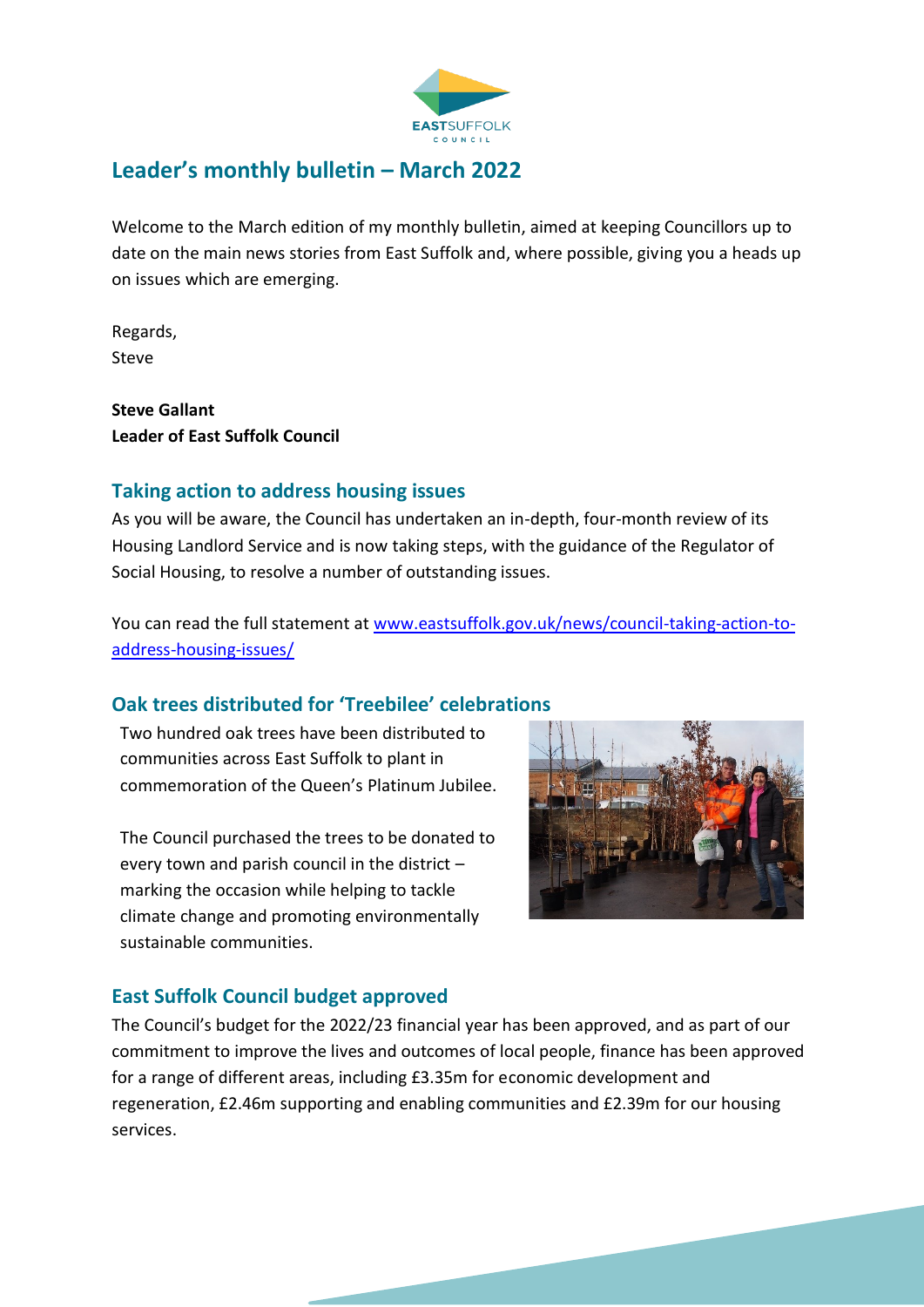

The budget also includes a further £428,000 to support our green agenda, as part of our pledge to be carbon neutral by 2030.

Read more a[t www.eastsuffolk.gov.uk/news/essential-services-in-difficult-times-east](http://www.eastsuffolk.gov.uk/news/essential-services-in-difficult-times-east-suffolk-council-budget-approved/)[suffolk-council-budget-approved/](http://www.eastsuffolk.gov.uk/news/essential-services-in-difficult-times-east-suffolk-council-budget-approved/)

#### **Honour Run returns**



Honour Run is returning to Rendlesham Forest on Sunday 13 March to raise money for the Suffolk British Legion Poppy Appeal.

Entries are now open for the 5km (all ages), 10km (12+) and half marathon (17+) routes, which people can choose to walk, jog or run.

This is a unique opportunity to run within MOD Woodbridge, and with some of the route on the historic runway, it's one not to miss.

Spaces are limited and must be pre-booked at [https://frontrowtickets.co.uk/event/honour](https://frontrowtickets.co.uk/event/honour-run/)[run/](https://frontrowtickets.co.uk/event/honour-run/)

## **Relocation of Felixstowe beach huts to be considered**

Planning Committee South will be considering an application for the relocation of beach huts which are temporarily housed on Felixstowe's promenade at its next meeting on 7 March.

The huts, for which the Council provides a site licence, were initially situated on the beach itself, however a combination of erosion and unpredictable conditions led to their temporary relocation for safety reasons.

Over the past three years, and in regular consultation with the beach hut owners, we have looked for new locations and thoroughly explored all reasonable options, including beach platforms. However, it is now clear that there is no safe option for their return to the beach and the temporary solution, which impacts on other users on the promenade, is not a viable permanent option.

We are therefore seeking approval for a number of smaller, safer sites and the Planning Committee will now consider whether consent should be granted for the huts to be moved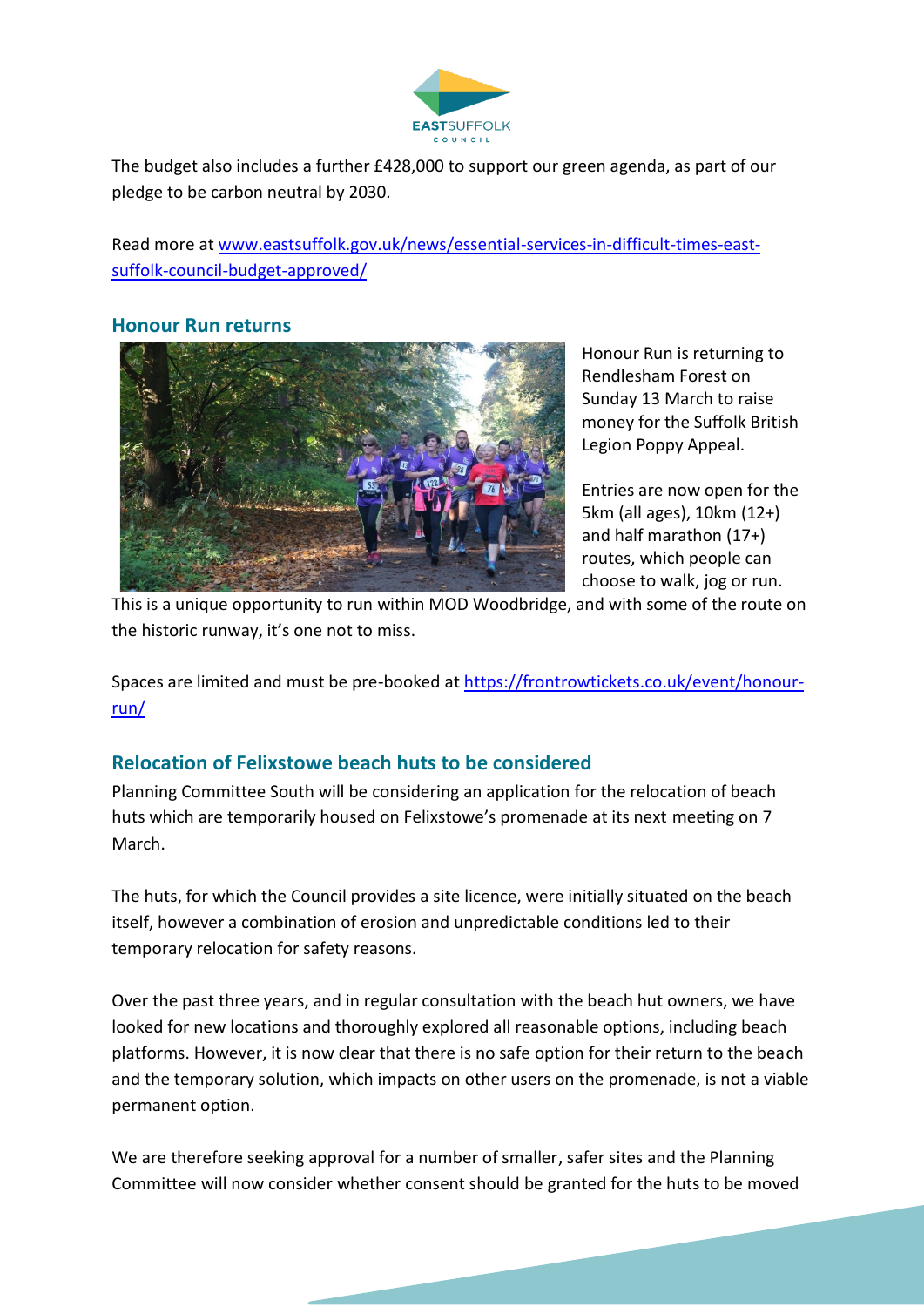

to their new locations. However, should permission be refused, licences will reluctantly be terminated on the basis that no safe and viable location remains.

## **Entries now open for second, award-winning Felixstowe Triathlon**

The second Felixstowe Triathlon will take place this August Bank Holiday weekend.

Individuals and teams of all abilities can sign up to take part in the award-winning event, organised by Suffolk Tri with support from the Council and Felixstowe Town Council.



Last year's inaugural race was named Large

Event of the Year 2021 for the East Region in the Triathlon England awards has been shortlisted for the National Awards later this month.

People can sign up for the Sprint, Supersprint or Standard distance at [www.felixstowetriathlon.uk/.](http://www.felixstowetriathlon.uk/)

# **Recognising the best in design and conservation in East Suffolk**

The winners of our 'Quality of Place Awards', which celebrates building design and conservation projects in East Suffolk, have been announced.

Nominations were judged on quality of design and detailing, quality of workmanship, use of materials and sustainability.

You can find a full list of the winners and highly commended entries at [www.eastsuffolk.gov.uk/news/annual-awards-recognise-the-best-in-design-and](http://www.eastsuffolk.gov.uk/news/annual-awards-recognise-the-best-in-design-and-conservation-in-east-suffolk/)[conservation-in-east-suffolk/](http://www.eastsuffolk.gov.uk/news/annual-awards-recognise-the-best-in-design-and-conservation-in-east-suffolk/)

## **Dates announced for markets in Beccles and Leiston**

Two festival-style markets are taking place as part of the First Light Market Place project:

### **Beccles 'Wild About Art' market takes place tomorrow (5 March) between 10am – 2pm**

The market will be a family-orientated, celebratory event based around art in all its forms. Located mainly within the New Market area of the town, the centre piece will be a set of three life-size marsh ponies created by local artists Sarah Cannell, Rachael Long and Andy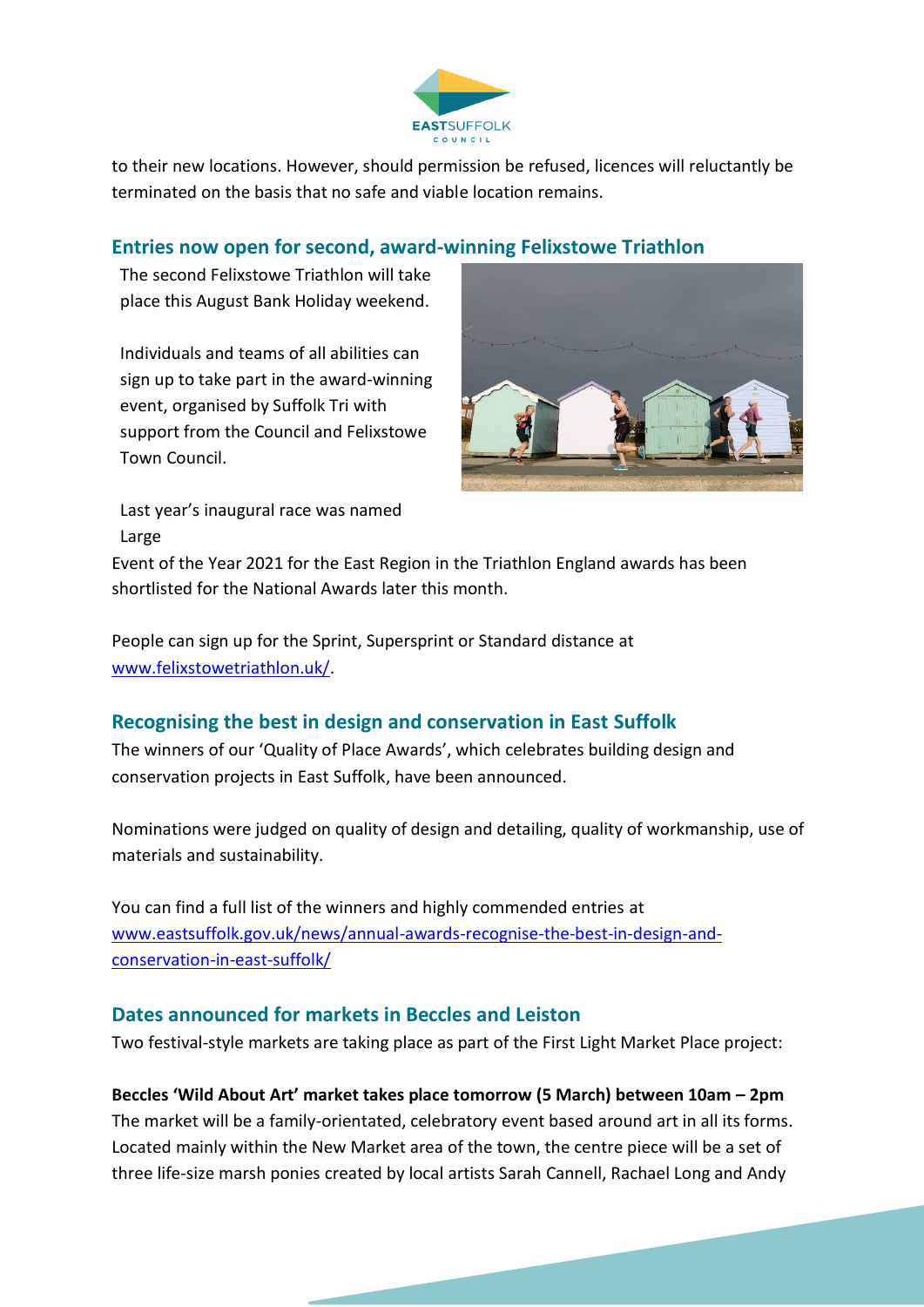

Jarrett. A family walking trail linking the three ponies with 12 other hand-crafted ponies and 50 smaller ones will take place across the town. In addition, there will be a makers' market, hands-on family activities and street entertainment as well as locally-sourced food and drink, all creating a mini festival feel to attract local as well as out-of-season visitors.

**The 'Discover Leiston' market takes place on Saturday 26 March between 10am – 2pm** The market will celebrate the opening of the new Church Community Garden and include a number of eclectic musical performances, a makers' market, plants and vintage stalls as well as antiques and crafts stalls hosted at the Long Shop Museum. Street entertainers, Dance

### **Bold new beach huts reach next stage of construction**

Work to build contemporary new beach huts on Lowestoft's South Beach has taken a step forward with the delivery of materials for the huts themselves.

The first delivery of components for the huts arrived on 10 February and for the following 7 weeks, deliveries are being made every Thursday and Friday, followed by offloading the following Monday.



Read more at [www.eastsuffolk.gov.uk/news/bold-new-beach-huts-reach-next-stage-of](http://www.eastsuffolk.gov.uk/news/bold-new-beach-huts-reach-next-stage-of-construction/)[construction/](http://www.eastsuffolk.gov.uk/news/bold-new-beach-huts-reach-next-stage-of-construction/)

### **Surveys and consultations**

We are currently running one survey and, as always, we want to encourage participation as feedback from people in East Suffolk is invaluable and helps us ensure we're making the right decisions for our communities.

• **Community Partnership Survey** Residents in the Melton, Woodbridge and Deben Peninsula Community Partnership are invited to take part in a survey to help the development of the Partnership at [www.eastsuffolk.gov.uk/features/melton-woodbridge-and-deben-peninsula](http://www.eastsuffolk.gov.uk/features/melton-woodbridge-and-deben-peninsula-community-partnership-survey/)[community-partnership-survey/](http://www.eastsuffolk.gov.uk/features/melton-woodbridge-and-deben-peninsula-community-partnership-survey/)

### **Staying up to date on the latest East Suffolk news**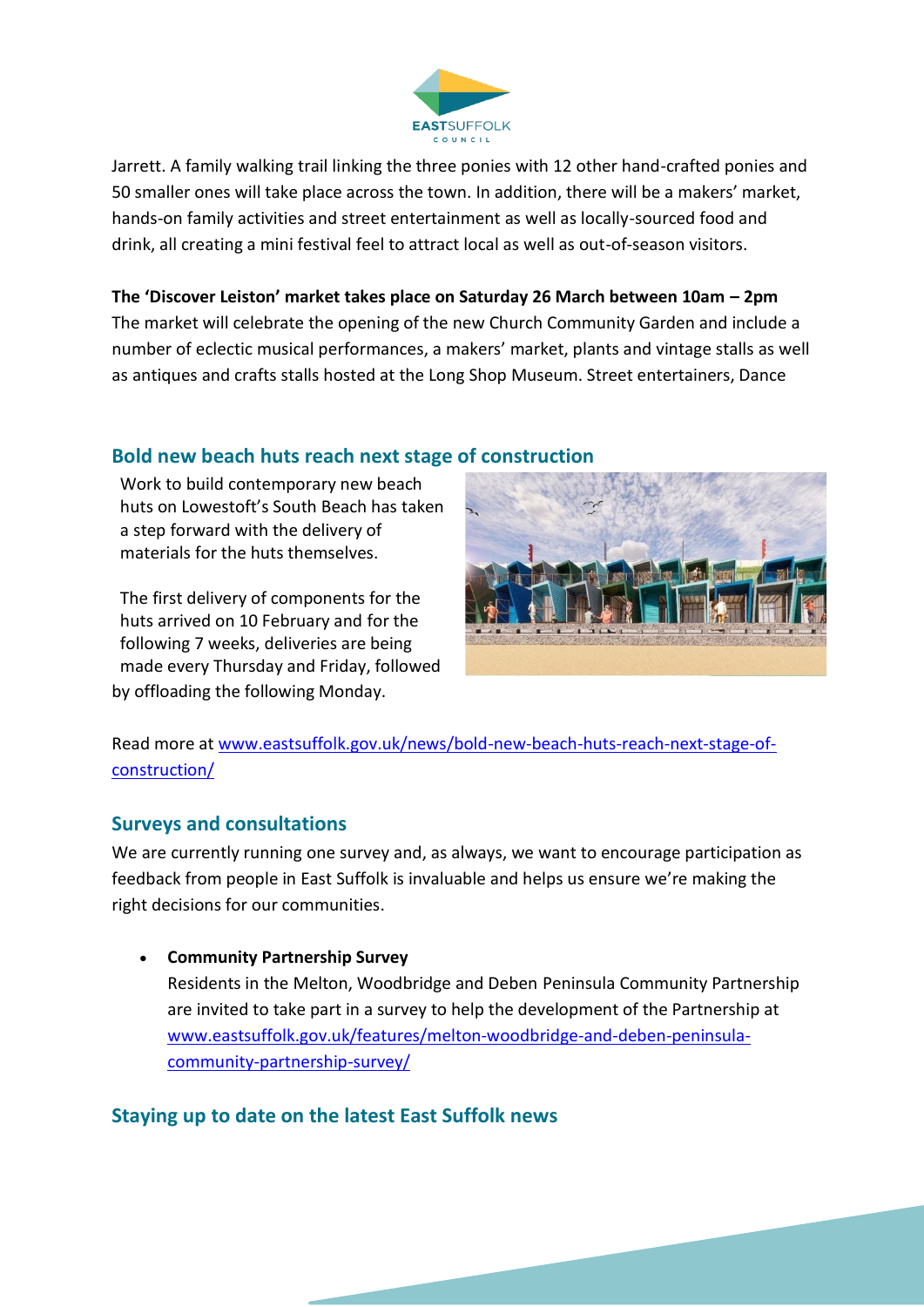![](_page_4_Picture_0.jpeg)

The Communications Team share all media coverage on SharePoint, so you can easily stay up to date on all media stories relevant to East Suffolk Council, whether on local, regional or national news outlets, tv, radio, print or online.

Access these at any time at [https://eastsuffolkgovuk.sharepoint.com/sites/Communications/Lists/Media%20coverage/](https://eastsuffolkgovuk.sharepoint.com/sites/Communications/Lists/Media%20coverage/AllItems.aspx) [AllItems.aspx](https://eastsuffolkgovuk.sharepoint.com/sites/Communications/Lists/Media%20coverage/AllItems.aspx)

If you have any questions or need any help with this service, you can email the team on [communications@eastsuffolk.gov.uk](mailto:communications@eastsuffolk.gov.uk)

## **Don't forget to share your own news!**

We do a lot of great work in East Suffolk and we want everyone to know! I would therefore like to encourage all Councillors to share their own good news stories with the Communications Team so they can help showcase some of this work, whether this is from projects funded through your Enabling Communities Budget or supporting an initiative which will benefit our local communities.

You can email the team on [communications@eastsuffolk.gov.uk](mailto:communications@eastsuffolk.gov.uk)

### **Social media**

We keep our communities up to date in a variety of ways and social media has an important role to play. Please follow us and share our posts with your audiences! Facebook: [www.facebook.com/eastsuffolkcouncil](http://www.facebook.com/eastsuffolkcouncil) Twitter:<https://twitter.com/EastSuffolk>

# **Diary dates**

- 7<sup>th</sup> March at 10.30am Strategic Planning Committee (ESH)
- 7<sup>th</sup> March at 2pm Planning Committee South (ESH)
- 7<sup>th</sup> March at 6pm Community Partnership Board (The Riverside Centre, Stratford St Andrew)
- 8<sup>th</sup> March at 2pm Planning Committee North (Riverside)
- 9<sup>th</sup> March at 3.30pm Aldeburgh, Leiston, Saxmundham and villages Community Partnership (Waterloo Centre, Leiston)
- 9<sup>th</sup> March at 6pm Lowestoft and northern parishes Community Partnership (Zoom)
- 10<sup>th</sup> March at 4pm Southwold Harbour Management Committee (Stelle Peskett Millennium Hall)
- 14<sup>th</sup> March at 6.30pm Audit and Governance Committee (ESH)